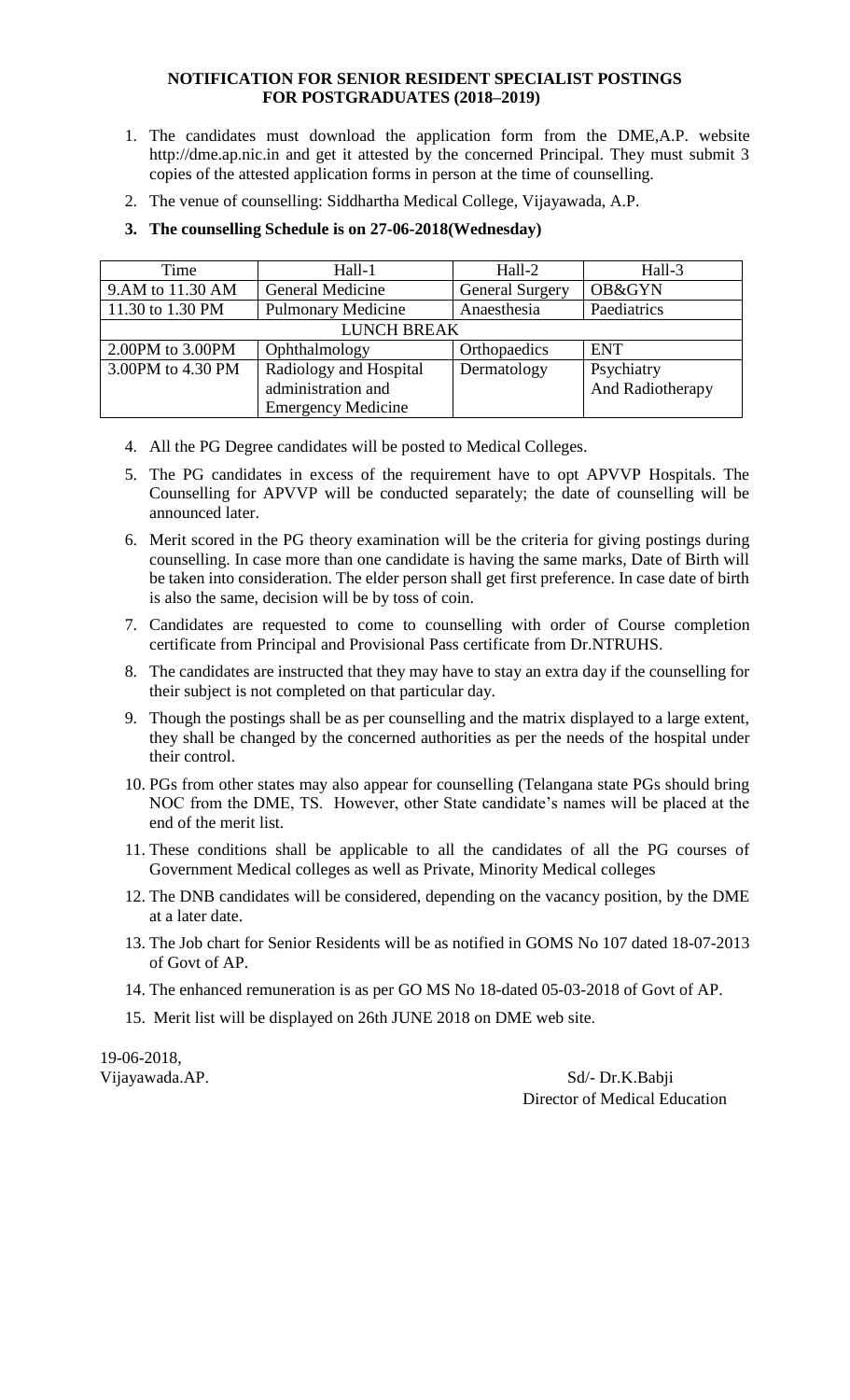| Government of Andhra Pradesh,<br>Directorate of Medical Education<br>Application for Senior residency Programme 2018<br>(Please download, and submit three copies attested by the concerned | Affix Photo |
|---------------------------------------------------------------------------------------------------------------------------------------------------------------------------------------------|-------------|
| Principal at the counselling centre)                                                                                                                                                        |             |

| 01. | Name of the Candidate                         |                                            |   |   |              |                          |             |                |             |             |             |
|-----|-----------------------------------------------|--------------------------------------------|---|---|--------------|--------------------------|-------------|----------------|-------------|-------------|-------------|
|     | (Full Name in block letter including surname) |                                            |   |   |              |                          |             |                |             |             |             |
| 02. |                                               | Date of                                    |   |   |              |                          |             |                |             |             | Sex : M / F |
|     |                                               | Birth:                                     | D | D | $\mathbf{M}$ | $\mathbf{M}$             | $\mathbf Y$ | $\overline{Y}$ | $\mathbf Y$ | $\mathbf Y$ |             |
| 03. |                                               |                                            |   |   |              | Speciality applied for : |             |                |             |             |             |
| 04. | Degree Complited:                             |                                            |   |   |              |                          |             |                |             |             |             |
| 05. |                                               | Reg.No. (Dr.NTR UHS) / Other State:        |   |   |              |                          |             |                |             |             |             |
| 06. |                                               | Name of College Studied and Place:         |   |   |              |                          |             |                |             |             |             |
| 07. |                                               | Area of study SVU/AU / OU / Other State    |   |   |              |                          |             |                |             |             |             |
| 08. |                                               | <b>Local Non Local</b>                     |   |   |              |                          |             |                |             |             |             |
| 09. |                                               | Email-id:                                  |   |   |              |                          |             |                |             |             |             |
| 10. |                                               | Candidate's Phone / Mobile No              |   |   |              |                          |             |                |             |             |             |
| 11. |                                               | Address for communication                  |   |   |              |                          |             |                |             |             |             |
|     |                                               |                                            |   |   |              |                          |             |                |             |             |             |
|     |                                               |                                            |   |   |              |                          |             |                |             |             |             |
|     |                                               |                                            |   |   |              |                          |             |                |             |             |             |
| 12. | Address of Father's / Husband / Wife          |                                            |   |   |              |                          |             |                |             |             |             |
|     |                                               |                                            |   |   |              |                          |             |                |             |             |             |
|     |                                               |                                            |   |   |              |                          |             |                |             |             |             |
|     |                                               |                                            |   |   |              |                          |             |                |             |             |             |
| 13. |                                               | <b>Contact No</b>                          |   |   |              |                          |             |                |             |             |             |
| 14. |                                               | Theory Marks obtained in the Degree /Super |   |   |              |                          |             |                |             |             |             |
|     |                                               | Specialty exam                             |   |   |              |                          |             |                |             |             |             |
| 15. | Whether Spouse is working in Govt. service or |                                            |   |   |              |                          |             |                |             |             | Yes / No    |
|     |                                               | doing PG :                                 |   |   |              |                          |             |                |             |             |             |
| 16. | <b>Details of Bank Account</b>                |                                            |   |   |              |                          |             |                |             |             |             |
|     | Name of the Bank<br>a                         |                                            |   |   |              |                          |             |                |             |             |             |
|     | <b>Branch</b><br>$\mathbf b$                  |                                            |   |   |              |                          |             |                |             |             |             |
|     | Account No<br>$\mathbf{C}$                    |                                            |   |   |              |                          |             |                |             |             |             |
|     | IFSC code<br>d                                |                                            |   |   |              |                          |             |                |             |             |             |
| 17  | PAN No.                                       |                                            |   |   |              |                          |             |                |             |             |             |
|     |                                               |                                            |   |   |              |                          |             |                |             |             |             |

## **Signature of the Principal**

 **Signature of Candidate**

| (For office use only) |     |         |      |                     |    |  |    |  |  |
|-----------------------|-----|---------|------|---------------------|----|--|----|--|--|
| Allotted              | for | posting | from |                     | to |  | 1n |  |  |
|                       |     |         |      | College / Hospital. |    |  |    |  |  |

 **Signature of Counselling Authority**